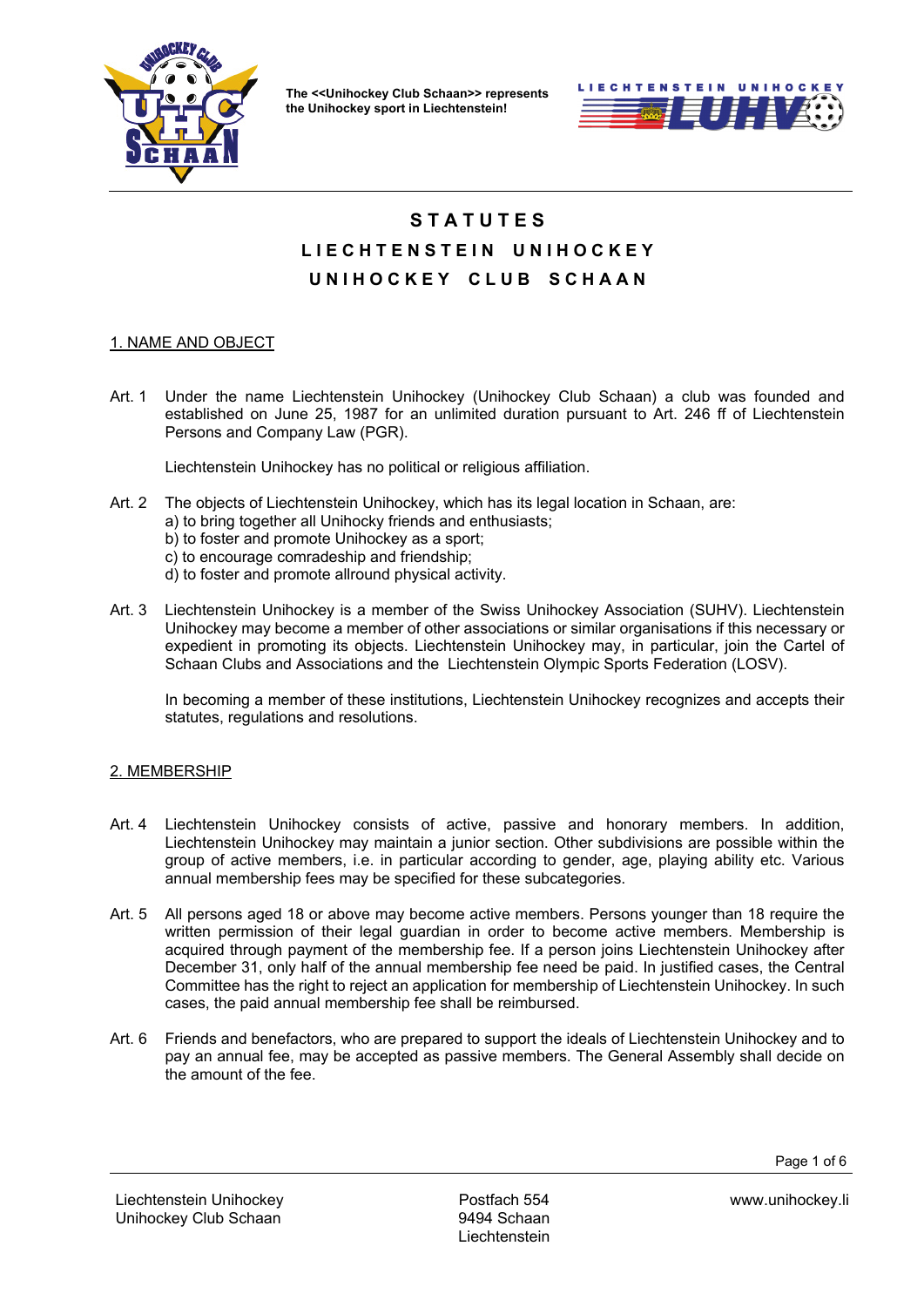



Art. 7 Persons, who perform an outstanding service to Liechtenstein Unihockey, may be appointed honorary members.

## 3. ORGANISATION

- Art. 8 The governing bodies of Liechtenstein Unihockey are:
	- a) the General Assembly (referred to in the following as the GA)
	- b) the Central Committee of Liechtenstein Unihockey
	- c) the two financial auditors

#### 4. THE GENERAL ASSEMBLY

Art. 9 The GA is the supreme governing body of Liechtenstein Unihockey.

The ordinary GA shall take place annually by June 30 of every year.

The following matters shall be resolved by the GA:

- 1. The appointment of scrutineers
- 2. The review and approval of the Chairman's annual report
- 3. The acceptance and approval of the financial accounts
- 4. The approval of the annual budget
- 5. The stipulation of membership fees
- 6. The annual programme of events
- 7. The election of the Chairman and other members of the Central Committee
- 8. The appointment of the auditors according to Art. 19
- 9. Any amendments to the Statutes
- 10. Examination and decision on the proposals put forward by the Central Committee or other members
- 11. Miscellaneous

The Central Committee shall be entitled to add other items to the agenda.

 Members of the Central Committee shall not be entitled to participate in the approval process and decisions relating to Points 2, 3 and 8.

- Art. 10 An extraordinary GA shall be convened to deal with urgent matters if
	- a) the Central Committee of Liechtenstein Unihockey believes it to be necessary or
	- b) at least 1/5 of the members demand the convening of an extraordinary GA in writing.

An extraordinary GA shall be held with 30 days.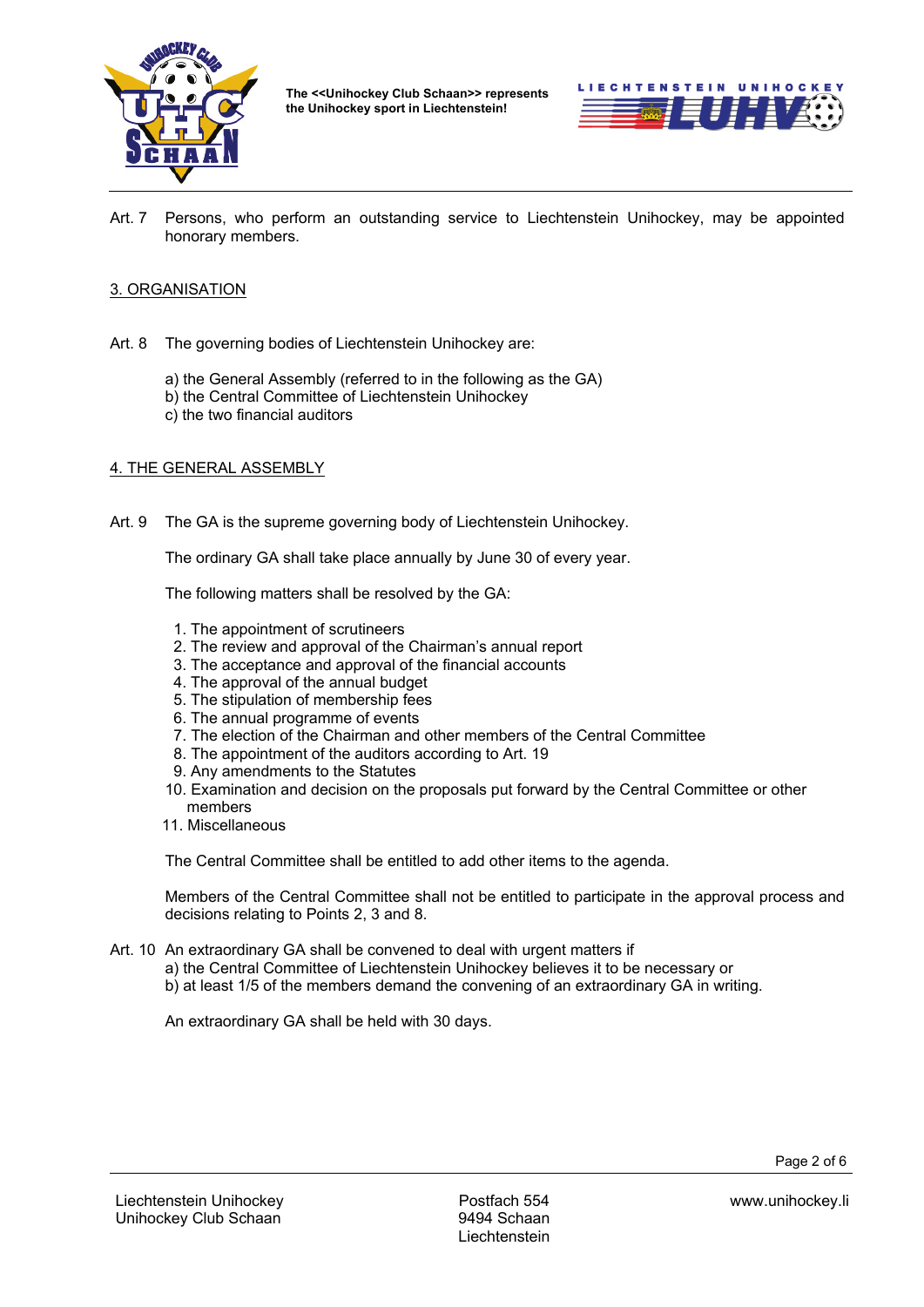



Art. 11 All members shall be invited in writing to attend the GA at least 20 days prior to the specified date of the GA. The agenda for the GA must be shown on the invitation or there must be an alternative link to the agend via internet. Any proposals from members must be submitted in writing to the Chairman no later than 10 days prior to the date of the GA. Proposals that are not submitted on time shall be dealt with as urgent proposals according to the following provisions. The statutes conform called GA, is constitute for the quorum.

 Urgent proposals may be submitted by every person eligible to vote at the GA. The General Assembly must deal with such a proposal if at least 1/3 of the eligible persons present at the GA demand this.

Art. 12 All active and honorary members shall be entitled to vote. Elections and resolutions shall be decided by the absolute majority of the votes cast. Elections and resolutions shall take place openly unless the majority eligible to vote demands secret voting by ballot.

## 5. THE CENTRAL COMMITTEE

- Art. 13 The Central Committee of Liechtenstein Unihockey shall be composed of the following:
	- a) The Chairman
	- b) The Finances Section
	- c) The Competition Section
	- d) The Juniors Section
	- e) The Marketing Section
	- f) The Events Section
	- g) The Sporting Equipment Section

The Central Committee shall elect a Vice Chairman from among its members.

The Central Committee may decide to amalgamate or subdivide individual sections.

 The members of the Central Committee shall be elected for a period of office of one year. There shall be no restrictions as regards the ability of members to be reelected.

- Art. 14 The Central Committee shall conduct all the business of Liechtenstein Unihockey, provided such matters are not explicitly reserved to the competence of the GA in accordance with Art. 246 ff of the PGR Law or the Statutes.
- Art. 15 The Chairman shall be responsible for representing the Association externally and shall have individual signatory power. All the other members of the Central Committee shall be empowered to sign jointly with any two members' signatures.

The individual sections of the Central Committee shall be responsible for the following functions:

- a) The Chairman represents the Association both internally and externally. He presides over the Central Committee meetings and convenes the GA.
- b) The Head of the Finances Section is responsible for the Association's financial accounts. He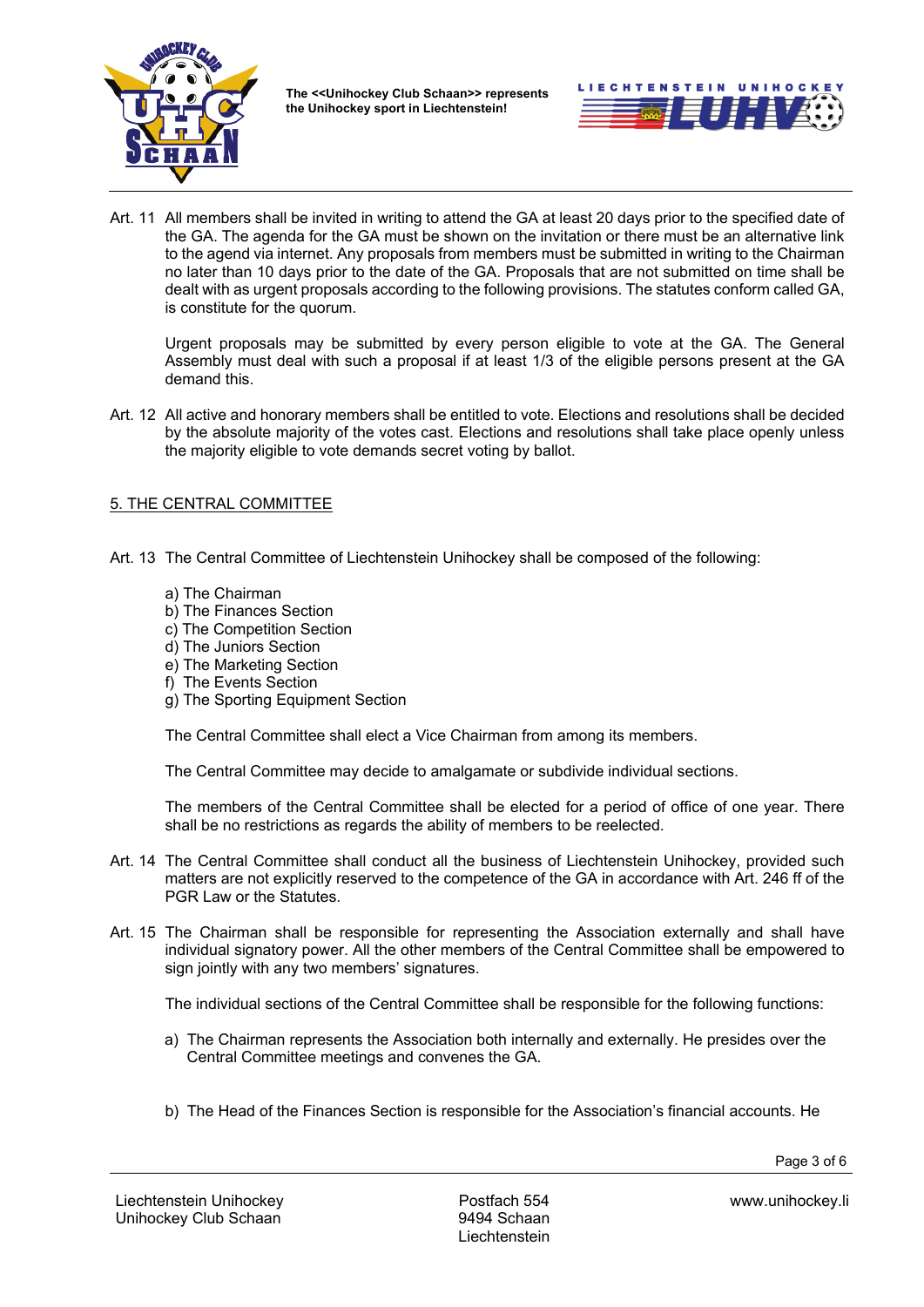



prepares the annual financial accounts and the budget for the attention of the ordinary GA.

- c) The Head of the Competition Section is responsible for the playing of matches and training.
- d) The Head of the Juniors Section is responsible for the development of junior players.
- e) The Head of the Marketing Section is responsible for contacts with the media and sponsors as well as for Liechtenstein Unihockey's press reports and releases.
- f) The Head of the Events Section is responsible for organising Liechtenstein Unihockey's events.
- g) The Head of the Sporting Equipment Section is responsible for the administration and care of the Association's infrastructure and equipment.
- Art. 16 The Central Committee of Liechtenstein Unihockey shall meet upon invitation of the Chairman or at the request of three other members of the Central Committee. The Chairman shall preside over the meetings of the Central Committee and over the GA. In his absence, the Vice-Chairman shall preside over these meetings.

 A quorum of the Central Committee of Liechtenstein Unihockey shall be constituted when four of the seven members are present. In the event of a tie in voting, the Chairman shall have the casting vote. In such cases, he may not abstain from voting.

- Art. 17 The members of the Central Committee shall perform their functions in an honorary capacity. They shall be entitled to compensation for the actual expenses they incur in performing their duties and responsibilities.
- Art. 18 The Central Committee of Liechtenstein Unihockey shall decide about all expenditure within the scope of the budget approved by the GA.

#### 6. THE FINANCIAL AUDITORS

- Art. 19 The two financial auditors shall be elected by the GA for a period of office. They can be reelected.
- Art. 20 The auditors shall examine the Associations financial accounts once a year on the basis of available vouchers and receipts, and shall compile a written report for the GA.

#### 7. THE ASSOCIATION'S FINANCES

- Art. 21 Liechtenstein Unihockey shall be liable for its commitments only with its own assets. Any personal liability on the part of Liechtenstein Unihockey members is expressly excluded.
- Art. 22 The Association's year extends from May 1 to April 30.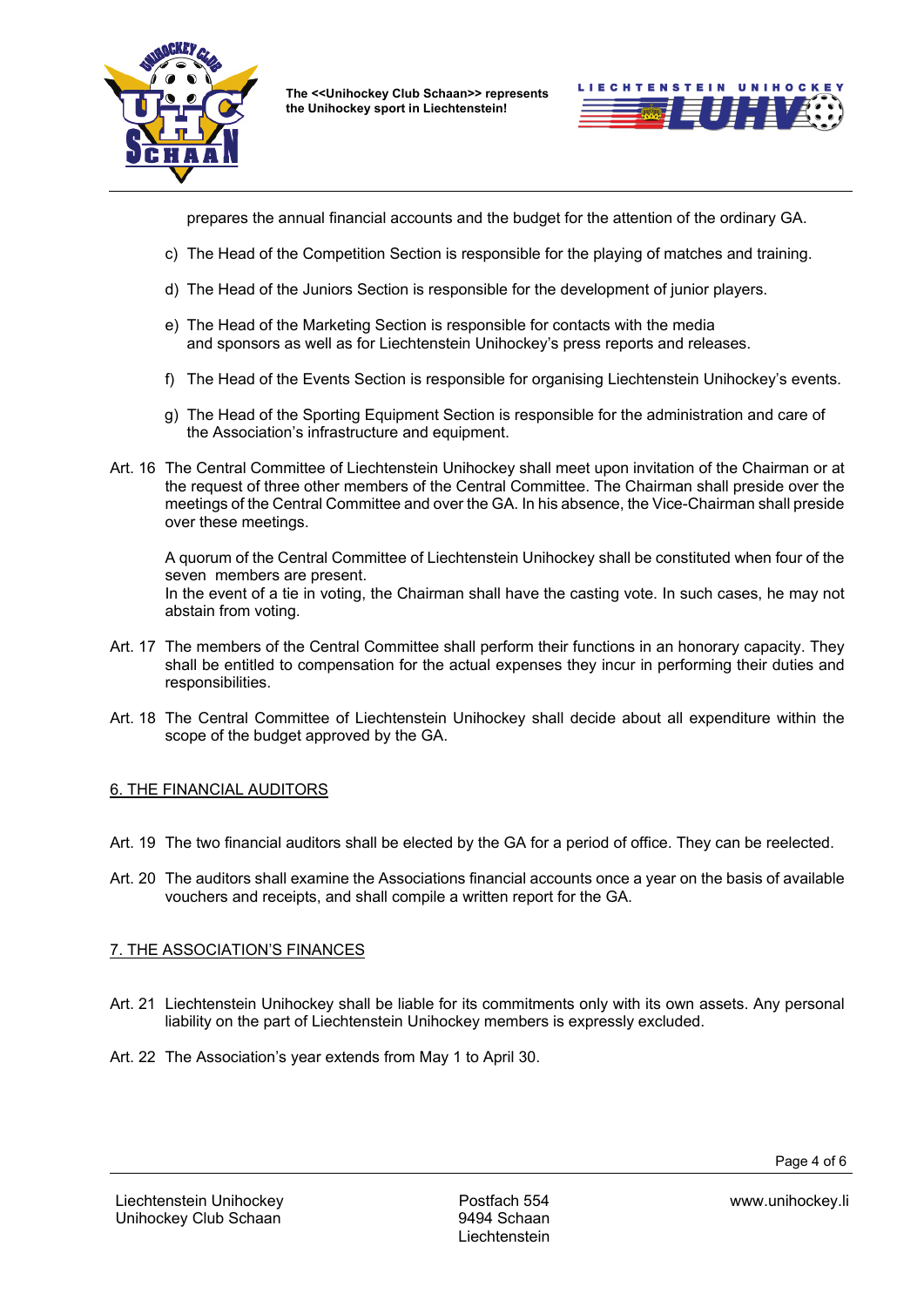



## 8. DUTIES AND RESPONSIBILITIES OF THE ACTIVE MEMBERS

- Art. 23 The active members shall pay the membership fee specified by the GA within the period for payment stipulated by the Central Committee of Liechtenstein Unihockey.
- Art. 24 a) Active members are to attend all training sessions and matches/events regularly.
	- b) Active members are to assist and participate actively in the Association's activities.
		- c) In the event that they cannot attend a GA, a written reason is be submitted to the Central Committee.
- Art. 25 Players shall follow the instructions of the coach and the Central Committee of Liechtenstein Unihockey.
- Art. 26 Members shall be obliged to actively cooperate in special events, which may be in the interest of Liechtenstein Unihockey.

## 9. END OF / LOSS OF MEMBERSHIP

- Art. 27 A person's membership can be terminated / revoked by:
	- a) a written notice to the Central Committee of Liechtenstein Unihockey; an already paid membership fee will not be reimbursed;
	- b) cancellation on account of non-payment of the membership fee; membership will be cancelled by the Central Committee of Liechtenstein Unihockey;
	- c) expulsion due to unsporting behaviour or conduct that has damaged the Association or its reputation; the GA will decide about a member's expulsion.

#### 10. AMENDMENT OF STATUTES, DISSOLUTION OF THE ASSOCIATION

- Art. 28 A revision of the Statutes shall require a 2/3 majority of the persons eligible to vote who are present at a GA.
- Art. 29 A dissolution of Liechtenstein Unihockey can only be resolved by a 3/4 majority of the persons eligible to vote who are present at a GA. Any net income from the proceeds of a dissolution of the Association shall be transferred to the Municipality of Schaan under the condition that the funds be used to promote sporting activities.